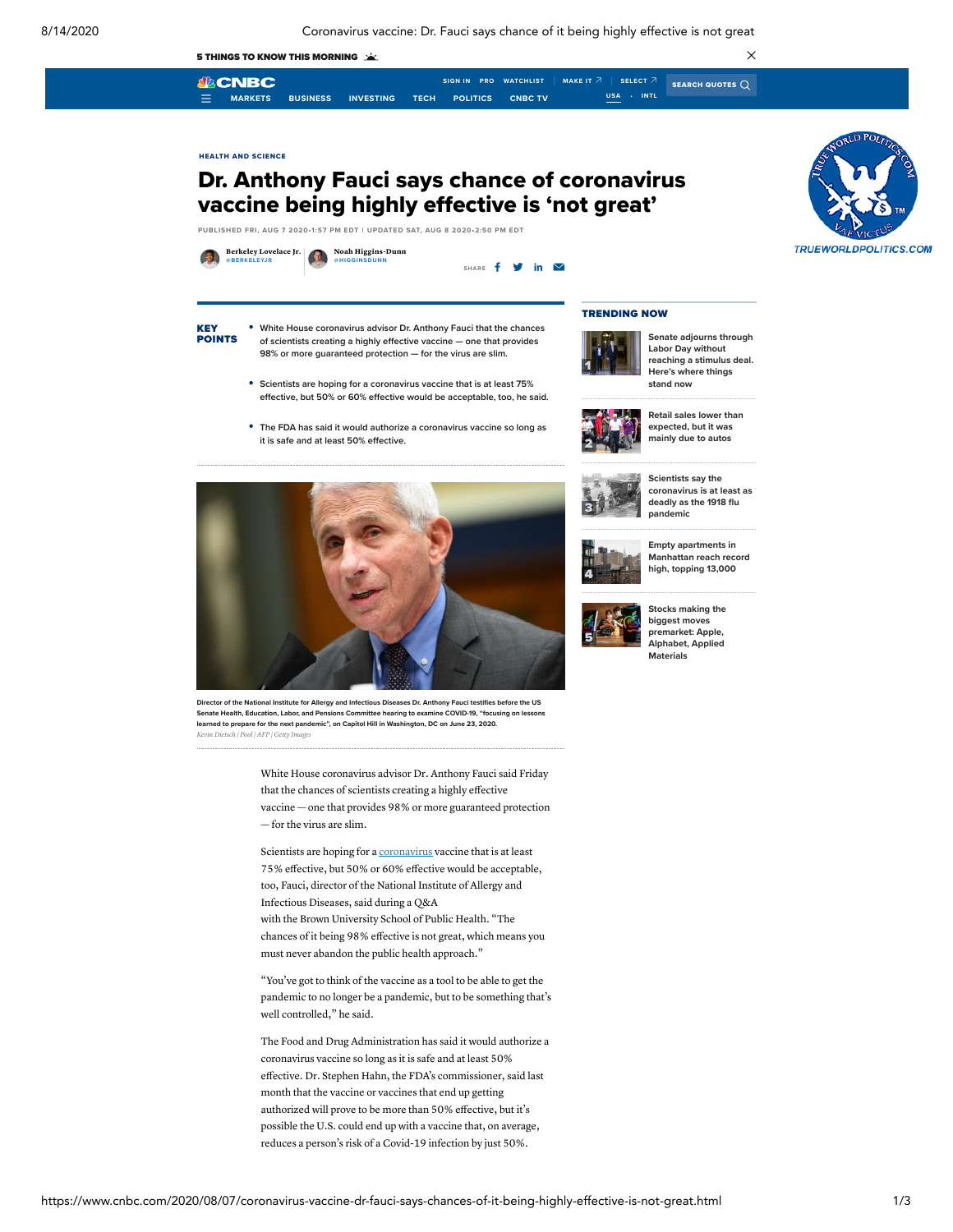



"But for the most part, I think, infectious disease experts have agreed that that's a reasonable floor, of course hoping that the actual effectiveness will be higher."

A 50% effective vaccine would be roughly on par with those for influenza, but below the effectiveness of one dose of a measles vaccination, which is about 93% effective, according to the Centers for Disease Control and Prevention.

Public health officials and scientists expect to know whether at least one of the numerous potential Covid-19 vaccines in development worldwide is safe and effective by the end of December or early next year, though there is never a guarantee. Drug companies [Pfizer](https://www.cnbc.com/quotes/?symbol=PFE) and [Moderna](https://www.cnbc.com/quotes/?symbol=MRNA) both began late-stage trials for their potential vaccines last week and both expect to enroll about 30,000 participants.

Fauci has previously said he worries about the "durability" of a coronavirus vaccine, saying if Covid-19 acts like other coronaviruses, it may not provide long-term protection.

Health officials say there is no returning to "normal" until there is a vaccine. Fauci's comment came a day after the World Health Organization cautioned about the development of vaccines, reiterating that there may never be a "silver bullet" for the virus, which continues to rapidly spread worldwide. The phase three trials underway do not necessarily mean that a vaccine is almost ready to be deployed to the public, the agency said.

"Phase three doesn't mean nearly there," Mike Ryan, executive director of the WHO's [emergencies](https://www.cnbc.com/2020/08/06/watch-live-world-health-organization-holds-qa-on-the-coronavirus.html) health program, said during a virtual panel discussion with "NBC Nightly News" Anchor Lester Holt hosted by the Aspen Security Forum. "Phase three means this is the first time this vaccine has been put into the general population into otherwise healthy individuals to see if the vaccine will protect them against natural infection."

While there is hope scientists will find a safe and effective vaccine, there is never a guarantee, WHO Director-General Tedros Adhanom Ghebreyesus said.

"We cannot say we have vaccines. We may or may not," he said.

On Friday, Fauci reiterated that he is "cautiously optimistic" scientists will find a safe and effective vaccine. He also reiterated that the coronavirus may never be eliminated, but world leaders can work together to bring the virus down to "low levels."

Some of Fauci's comments have been at odds with President Donald Trump, who has repeatedly said the virus would "disappear."

Trump, who is seeking reelection, said Thursday that it's possible the United States could have a safe and effective vaccine